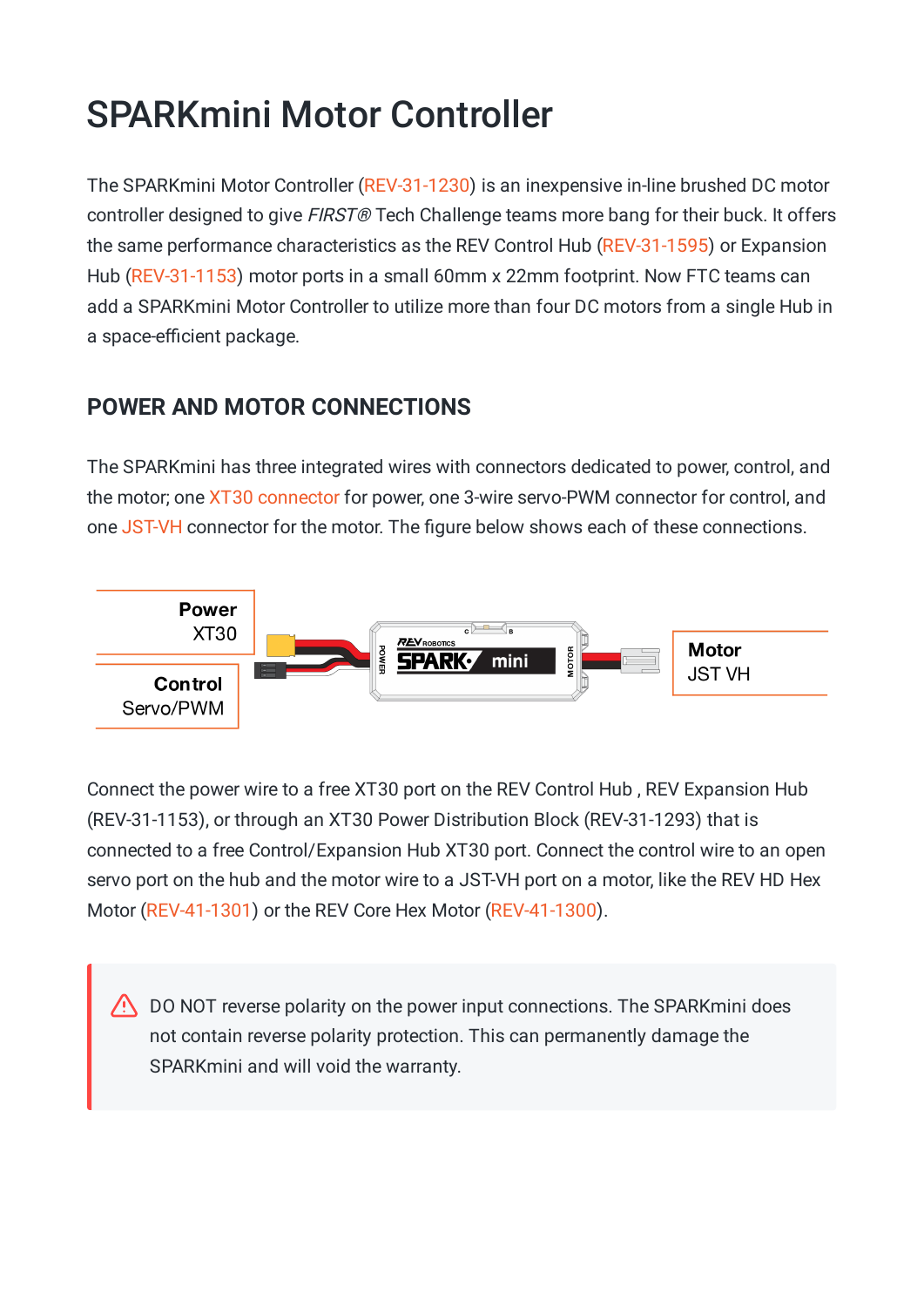DO NOT swap the motor and power connections. This can result in uncontrolled motor operation and can permanently damage the SPARKmini, voiding the warranty.

## **SERVO-PWM INPUT**

A motor's speed is controlled by varying the voltage that is applied to it. The SPARKmini's output voltage can be controlled by sending it an extended-range servo-PWM pulse. The extended 500µs to 2500µs servo-pulse corresponds to full-reverse and full-forward rotation with 1500µs as the neutral position (no rotation). The pulses are proportionally related to the motor output duty cycle, therefore variable speed can be achieved with pulses in between the extremes. The following table describes the pulse ranges in more detail.

Table - Control Signal Pulse Ranges

#### **Pulse Width (p in µs)**

| <b>Full Reverse</b> | <b>Prop. Reverse</b> | <b>Neutral</b>     | <b>Prop. Forward</b> | <b>Full Forward</b> |
|---------------------|----------------------|--------------------|----------------------|---------------------|
| $p \leq 500$        | 500 < p <<br>1490    | 1490 ≤ p ≤<br>1510 | 1510 < p <<br>2500   | $2500 \le p$        |

## **ZERO-POWER BEHAVIOR**

When the SPARKmini is receiving a neutral command it will not provide any power to the attached motor. There are two options for how the SPARKmini handles this zero-power state:

**Brake** - Motor terminals are shorted to each other to dissipate electrical energy, effectively braking the motor.

**Coast** - Motor terminals are disconnected, allowing the motor to spin down at its own rate.

The zero-power behavior can be selected via a switch located towards the center of the SPARKmini housing, shown in Figure 2. Each mode can be selected by sliding the switch to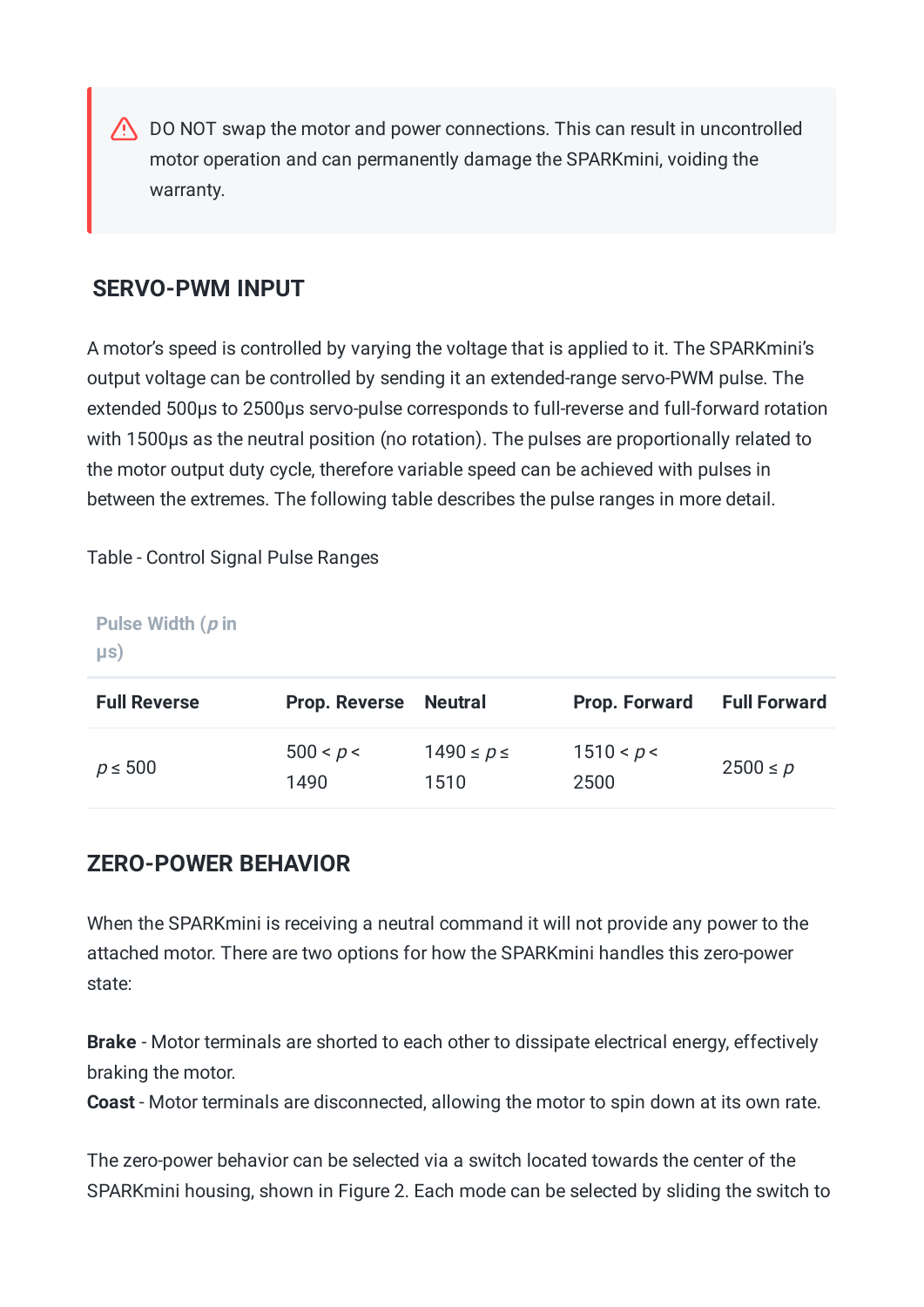either the Brake (B) or Coast (C) positions.



Coast/Brake Switch

The SPARKmini will indicate whether it is in Brake or Coast mode via the Status LED, located in the center of the housing, whenever it is outputting zero-power. Solid or flashing blue indicates Brake Mode while solid or flashing yellow indicates Coast Mode. See the LED Status Codes section for more details.

## **LED STATUS CODES**



# **SPECIFICATIONS**